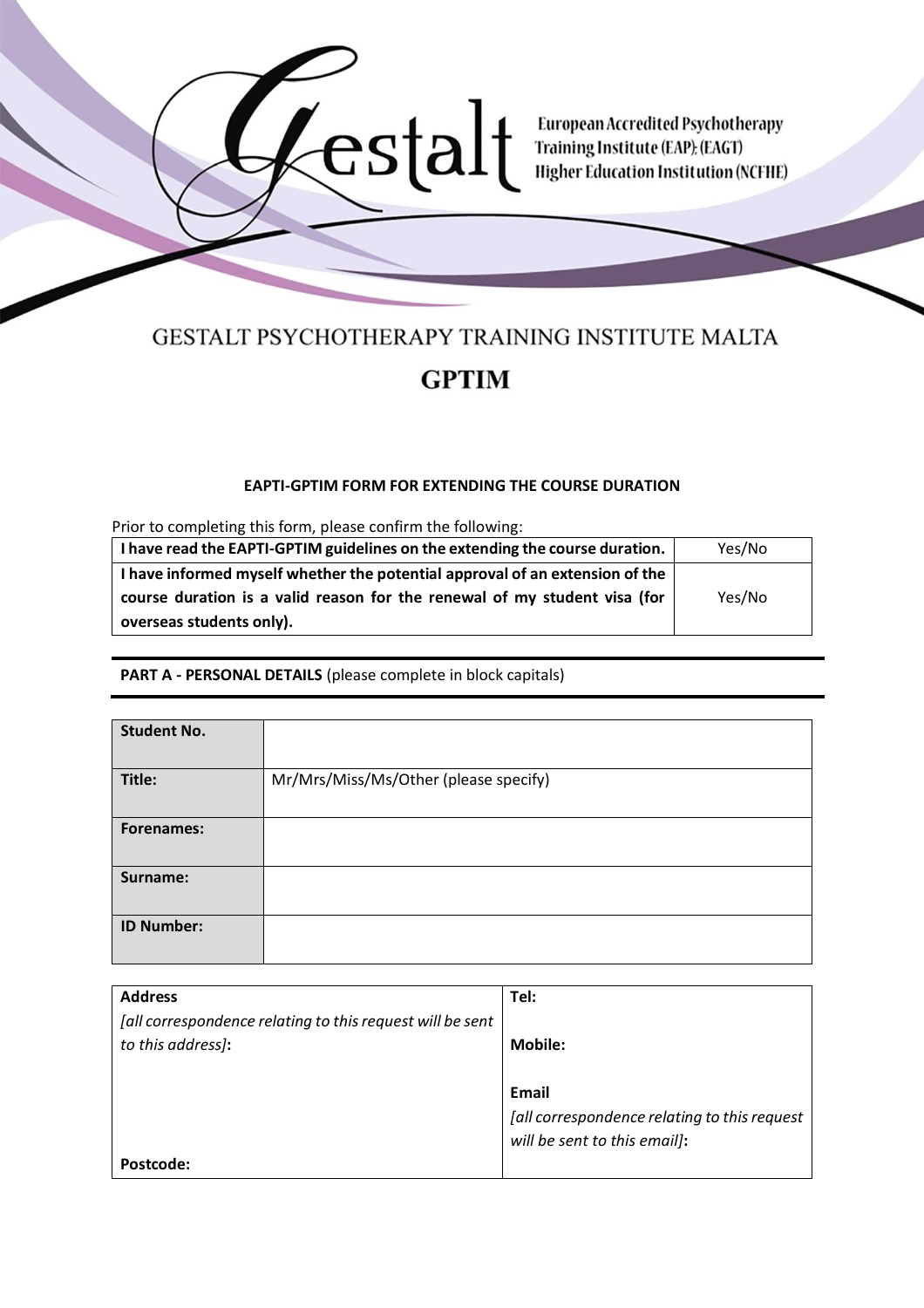# **PART B - INFORMATION ABOUT STUDIES** (at which you are enrolled)

| Title of Programme:     |  |
|-------------------------|--|
| <b>Year of studies:</b> |  |

### **PART C - REASONS FOR EXTENSION FOR DURATION OF COURSE**

# **Please specify the major reason for extension of course duration (check the box):**

 $\Box$  Medical problem or condition (medical evidence must be supplied)

 $\Box$  Personal or family problem/situation

Other, please specify: \_\_\_\_\_\_\_\_\_\_\_\_\_\_\_\_\_\_\_\_\_\_\_\_\_\_\_\_\_\_\_\_\_\_\_\_\_\_\_\_\_\_\_\_

| Have you previously had a period of extending your current course? | Yes/No |
|--------------------------------------------------------------------|--------|
|--------------------------------------------------------------------|--------|

**Please provide details of your reasons for extension of the course duration** 

I have attached the following documentary evidence (circle one or more):

1) Medical evidence. Please, specify:

2) Statement in support of the extension signed by Programme Director, Supervisor or Mentor.

- 3) Short plan for fulfilling the remaining requests of the course in proposed extension time.
- 4) Other, please specify:

# **PART D - PERIOD OF EXTENSION FOR DURATION OF COURSE**

| Please provide the dates for the proposed extension of the course duration |                                            |     |       |
|----------------------------------------------------------------------------|--------------------------------------------|-----|-------|
| From:                                                                      |                                            | To: |       |
| Signed:                                                                    |                                            |     | Date: |
|                                                                            | (Applicant)                                |     |       |
| Signed:                                                                    |                                            |     | Date: |
|                                                                            | (Programme Director, Supervisor or Mentor) |     |       |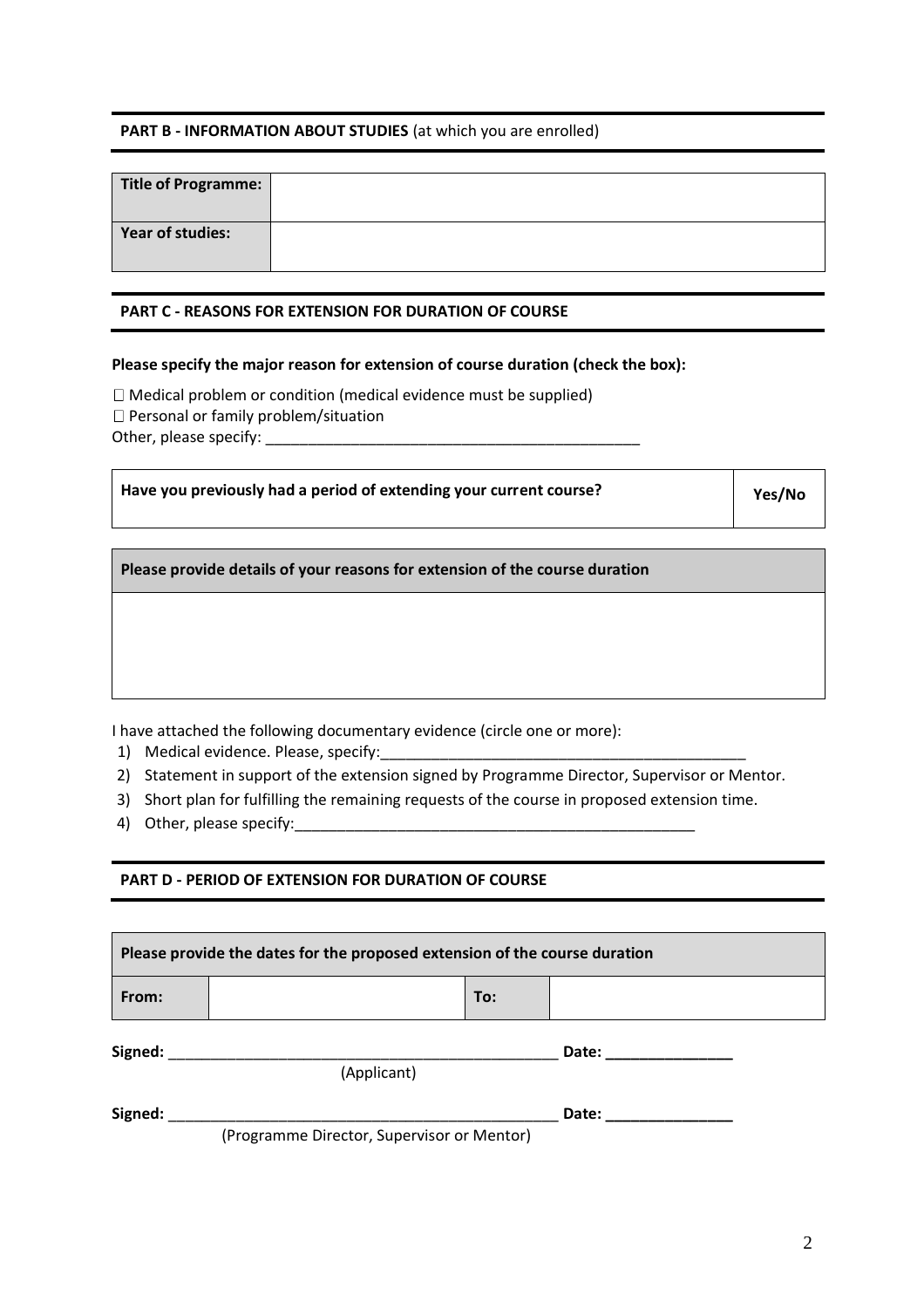# **Please submit two copies of this form together with supporting evidence to EAPTI-GPTIM**

A written report will be provided to the student/applicant detailing what recognition and accreditation has been granted.

#### **For official use only**

Date received: \_\_\_\_\_\_\_\_\_\_\_\_\_\_\_\_\_\_\_\_\_\_ Signature: \_\_\_\_\_\_\_\_\_\_\_\_\_\_\_\_\_\_\_\_\_\_\_\_\_\_\_\_\_\_\_\_

#### **PART E - APPROVAL (To be completed by respective EAPTI-GPTIM body)**

Name of the student/applicant: **Name of the student Applicant:** Student No.:

**Approved by Students' issues committee**

# **Approved by Complaints and Appeals Committee**

(only in the case of student's appeal on the decision of Students' issues committee)

| Dates for a proposed extension of the duration of the course |  |     |  |
|--------------------------------------------------------------|--|-----|--|
| From:                                                        |  | To: |  |
| Conditions of extension for duration of course:              |  |     |  |
|                                                              |  |     |  |
|                                                              |  |     |  |
|                                                              |  |     |  |

| Not approved by Student's issues committee                                           |  |
|--------------------------------------------------------------------------------------|--|
| Not approved by Complaints and Appeals Committee                                     |  |
| (only in the case of student's appeal on the decision of Students' issues committee) |  |

| Dates for the extension of the course duration                         |  |     |  |
|------------------------------------------------------------------------|--|-----|--|
| From:                                                                  |  | To: |  |
| Rationale for rejecting the request for extending the course duration: |  |     |  |
|                                                                        |  |     |  |
|                                                                        |  |     |  |
|                                                                        |  |     |  |

 $\Box$  $\Box$